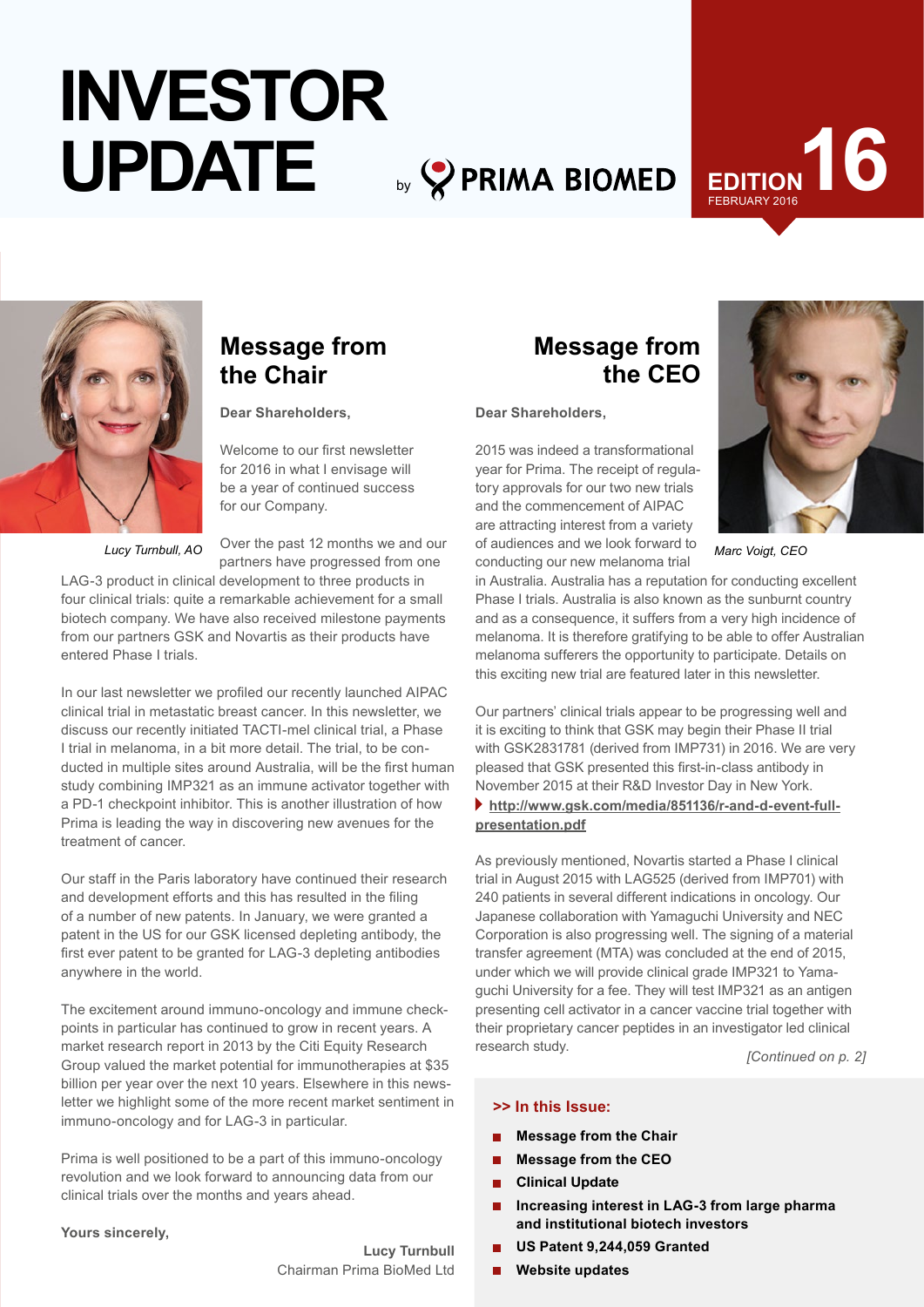

As we outlined at our AGM in November, we have been in active discussions regarding CVac™; however, given their confidential nature, we are not in a position to comment further at this stage. We will make further announcements to the market as and when appropriate.

#### **Financial Update**

We finished 2015 in a solid position with approximately \$25.5m cash in the bank. During October we executed two smaller share placements to sophisticated investors raising approximately \$3.55m. Given the overall market conditions, especially in January, we believe that this was a wise decision. R&D expenditure has been increasing as we initiate our new IMP321 trials, and we expect this to continue in 2016. Taking this into account, Prima is funded till approximately mid calendar year 2017.

I have been very encouraged by the initiation of research coverage by three independent investment banks: HC Wainwright in October, followed by FBR Capital and Roth Capital in December. All reports (including historical reports) are available on the Prima website in the investor tab under news and reports > analyst reports.

#### **www.primabiomed.com.au/investor**

The stock markets became more difficult in the last weeks of 2015 and even more so at the beginning of 2016. The NASDAQ biotech index has seen 18 month lows. Not surprisingly our share price has been affected as well. However, I would like to emphasise that we do not see this as a Primaspecific issue or reflection of any disappointment regarding our development. Instead, I believe we are strategically and fundamentally better positioned than six months ago, for the following reasons:

- We have multiple ongoing clinical developments with several value inflection points during 2016;
- We have strong partners with continued development and progress in clinical phases; and
- We have a solid cash position with no need for any short term action.

I am proud of the efforts of our team over the past 12 months as we have repositioned ourselves in the immune checkpoint space and I look forward to a year of further data-driven progress.

> **Marc Voigt** CEO Prima BioMed Ltd

# *Continued from p. 1] Clinical Update <i>Clinical*

It was an exciting year for both Prima and our partners in terms of the clinical development of our LAG-3 products in 2015 and this will continue into 2016. In January 2015 we announced receipt of a milestone payment from partner GSK after the dosing of their first patient with GSK2831781, a depleting antibody currently in development for the treatment of autoimmune disease. By all accounts this trial is progressing well. At a recent investor presentation GSK announced their intention to progress these trials into Phase II studies in 2016, an exciting validation of the promise of this treatment modality. In August 2015, we announced Novartis had treated their first patient with LAG-525, an antibody for the treatment of cancer. We hope this trial will also progress to Phase II trials.

We have previously outlined the success of IMP321, our first-inclass Antigen Presenting Cell Activator ("APC Activator"), in combination with chemotherapy in treating metastatic breast cancer (mBC) in a Phase I/IIa clinical trial in 30 patients. A larger 211 patient randomised, double-blind, placebo controlled Phase IIb trial has now commenced in Europe with Belgium and the Netherlands having been initiated. The AIPAC (Active Immunotherapy plus PAClitaxel) trial will take approximately three years to complete.

Our Phase I trial called TACTI-mel (Two ACTive Immunotherapies in melanoma) was initiated in January 2016. Australia has the highest incidence of melanoma in the world. This trial will combine IMP321 as an immune activator, together with a PD-1 checkpoint inhibitor (in this case KEYTRUDA®). Other combination trials currently in progress are predominantly focusing on the combination of two inhibitors. Prima is at the forefront of a potential new clinical frontier in combining checkpoint therapies. Accordingly, we filed a patent in 2015 to support combination therapy using IMP321. It is hoped that combining an activator ("pushing the gas") and an inhibitor ("releasing the breaks") will lead to synergistic treatment in a safe manner and especially improve the outcome for the subpopulation of patients who are otherwise suboptimal responders to a single immune checkpoint inhibitor treatment.

The trial has been designed as an open label study (patients and physicians will know they are receiving treatment) with the primary endpoint of measuring safety and tolerability of the two treatments together. Secondary endpoints will include efficacy measures such as progression free survival and objective response rates. The trial will be conducted in three patient cohorts (n=8) with escalating doses of IMP321 to measure pharmacokinetics of the combined treatment and to ensure safety. First interim results could be expected in the second half of calendar 2016.

We will continue to monitor the progress of all trials throughout the year and update our shareholders as news arises.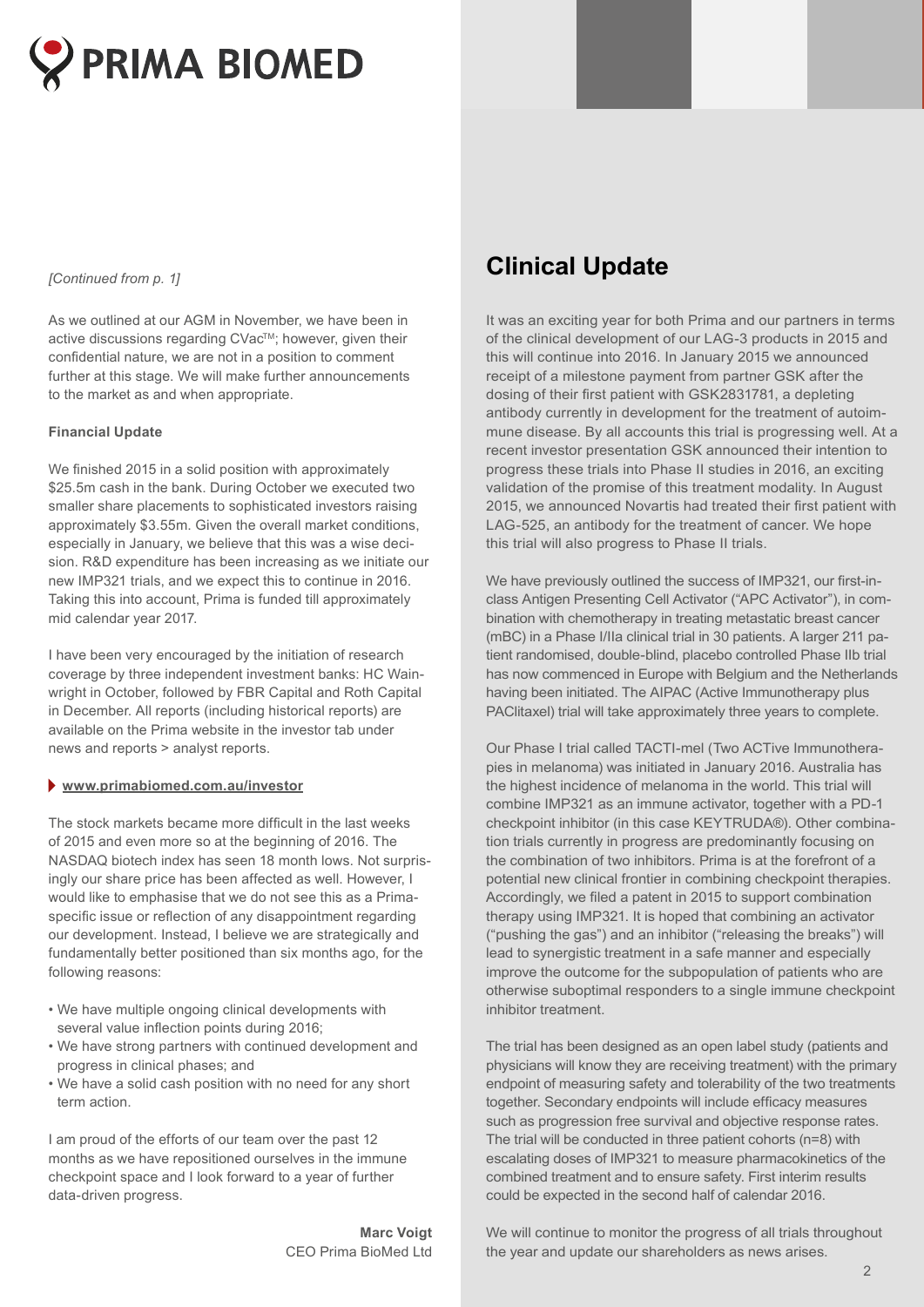# **Increasing interest in LAG-3 from large pharma and institutional biotech investors**

In recent newsletters we have explained a little about immune checkpoints and how they work, as well as about the role of LAG-3. Technologies aimed at controlling these checkpoints are a hot space in life sciences at the moment, underpinned by good data and product approvals. Prima feels confident that LAG-3 has already been scientifically validated as a target. Looking at the competitive landscape for LAG-3, there are a number of pharma companies working towards the clinical validation of LAG-3 for treatment of cancer.

Currently a blocking antibody to LAG-3 is being developed by Bristol Myers Squibb (BMS). The antibody is in a Phase I trial in conjunction with a PD-1 inhibitor. The basis of these trials is the removal of "2 brakes" on the activity of T cells to allow a patient's immune system to respond to his cancer (in contrast to our TACTI-Mel study which tests an activator and inhibitor combination). BMS have recently increased the recruitment of patients in their trial from 160 to 540; however, no data has been published yet.

Novartis is developing a similar approach in a 240 patient Phase I study with their Immutep licensed LAG-3 antibody coupled with their own PD-1 inhibitor. The Phase I trials of this antibody commenced in August this year and we are hopeful that the data will be promising.

In addition to "big pharma" there are a number of other early stage antibody products in development.

However, Prima BioMed is the worldwide leading company regarding LAG-3 with three assets in clinical development, ongoing research and the leading expert in the field.

Prima BioMed's LAG-3 intellectual property portfolio is protected by 14 patent families. The majority of these are exclusively owned or licensed by Immutep. Information relating to 11 of these patent families is publically available in patent databases; others are yet to be published. Families are referred to by numbers 1-14 with 1-5 having been licensed from Merck Serono and providing important background coverage of the LAG-3 technologies which support various sub-licences to partners. Family 6 has been exclusively licensed from the Intitut Gustave Roussy and the University of Paris South. Two further families are jointly owned with partners and relate to our sub-licences. The remaining six families are wholly owned by Immutep. Collectively these patents provide Prima and its licencees with the ability to manufacture and administer their various LAG-3 products.

While LAG-3 will hopefully be further clinically validated in the coming years, institutional awareness and understanding is also growing. JP Morgan (JPM) is the world's largest healthcare conference for the year, attracting large and small pharmaceutical companies and investors to meet and update one another on their progress. The meeting is held in January each year at the Westin St Francis in Union Square San Francisco (pictured). The tone of the meetings can often set the landscape for institutional investment in the sector for the coming year.

This year's meeting was once again full of buzz about immuno-oncology. Several staff members from Prima attended meetings with pharmaceutical companies and

large institutional investors. While these meetings are conducted confidentially, we were pleased about the overall increase in the number of meetings we had this year compared with previous years – around 50% more. This signifies to us that the market is becoming more aware of the Prima story and that LAG-3 is a molecule of interest to many.



*Westin St Francis*



*Union Square*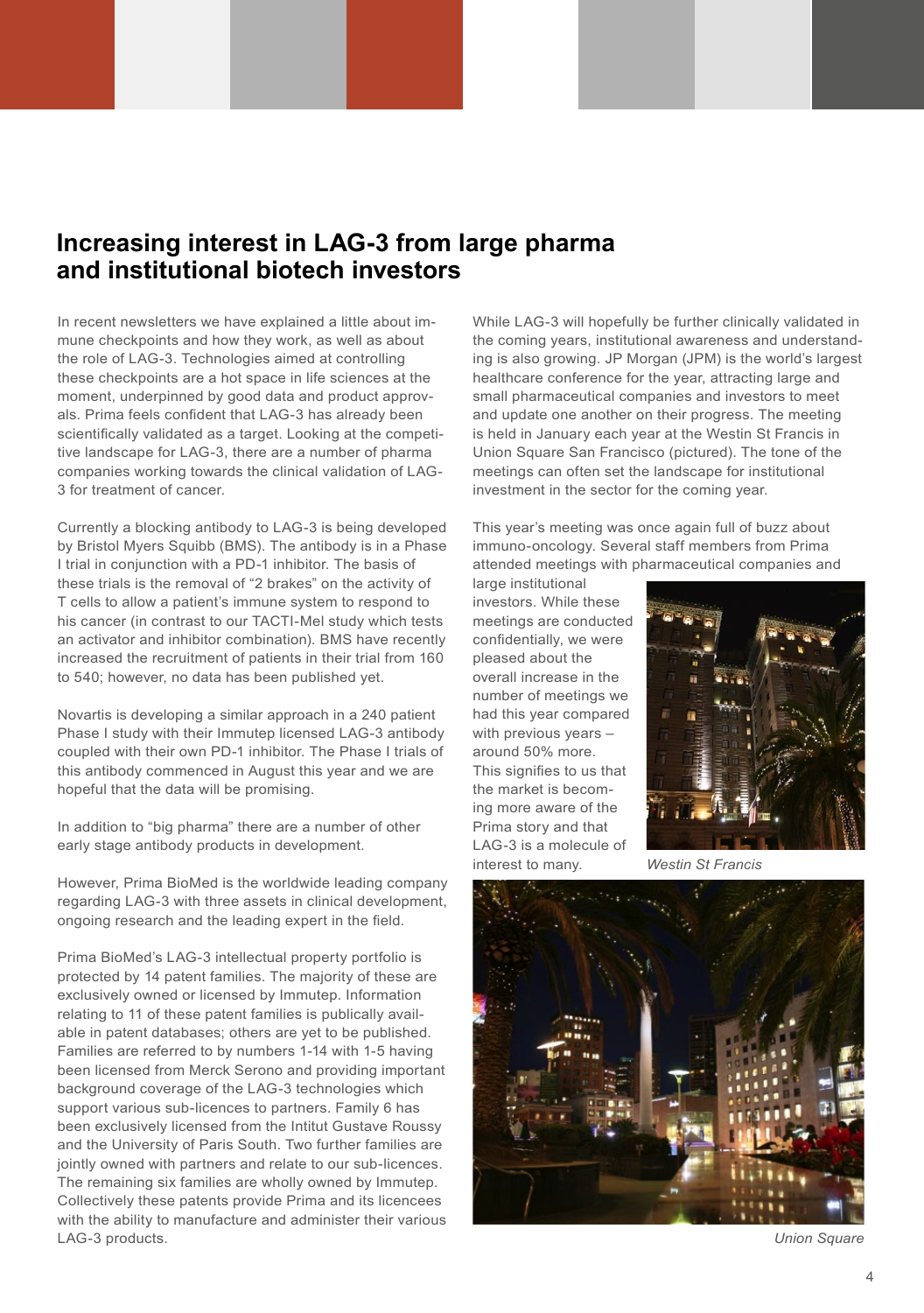

# **US Patent 9,244,059 Granted**

In January 2016, a US patent for our GSK licensed depleting antibody was granted. This was exciting for both parties as it was the first patent to be granted for these depleting antibodies. To our knowledge, there are no other companies that have yet generated an antibody capable of killing off LAG-3 expressing activated T cells.

In autoimmune disease, our own immune system is unfortunately chronically stimulated to attack our own tissues. LAG-3 is one of the checkpoints that, in normal healthy people, will generate negative signals that turn T cells off. In the inflamed tissues of autoimmune diseased organs, the T cells that have accumulated over time will over express LAG-3 in an attempt to switch themselves off. The LAG-3 protein on these auto-reactive T cells therefore makes a good target for therapeutic intervention with a depleting antibody, which will selectively remove only the T cells causing damage and stop any further tissue destruction. This new approach aims at treating the cause of the disease by eliminating these few nasty auto-reactive T cells rather than treating the symptoms of the disease (e.g. inflammation). It may therefore be considered a potential game changer in the field of auto-immune diseases.

The patent is entitled "Cytotoxic anti-LAG-3 monoclonal antibody and its use in the treatment or prevention of organ transplant rejection and autoimmune disease". In

the case of organ transplantation, activated T cells are responsible for recognising foreign grafts and killing or rejecting an organ that is not our own. An inflammatory reaction similar to autoimmune disease develops. The antibody being developed to deplete activated T cells expressing LAG-3 may therefore also have potential in helping to prevent transplant rejection. Currently GSK is developing the antibody for the treatment of plaque psoriasis but other indications in auto-immune diseases may follow with additional clinical development.

The claims that have been specifically granted for this US patent will provide protection to the sequences of these antibodies and their use in autoimmune disease. This would prevent someone from producing the exact same antibodies without a licence from us. Other applications have also been filed to seek broader protection to LAG-3 depleting antibodies and for other therapeutic uses. We will continue to provide updates on our patent portfolio in future newsletters.



# **Do we have your correct email address?**

We recently checked the email addresses registered against shareholders at our share registry, Boardroom Ltd, and found that over **8%** of them were no longer valid. If Boardroom has a valid email address for you then you can receive all communication from Prima, including investor newsletters like this one, electronically. To add an email address to your account, or change the email registered there, please call Boardroom Ltd on **1300 737 760** within Australia or **+61 2 9260 9600** outside Australia.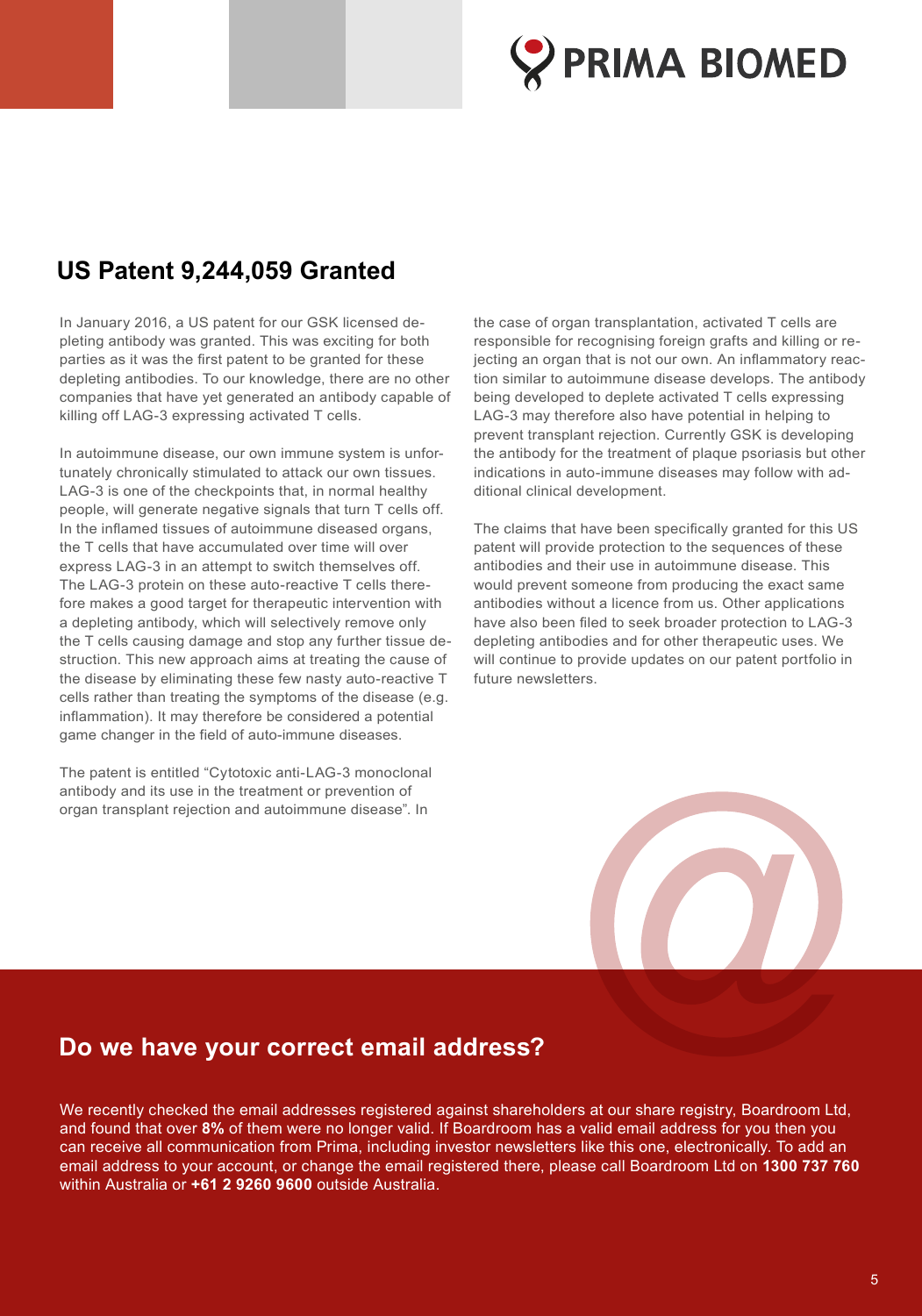# **Website updates**

Our website has been updated to reflect the changes since our Immutep acquisition. Please take a look at  **www.primabiomed.com.au**

We have been developing some new images regarding our technology and we look forward to bringing you our new video soon. This figure has been created to help explain how IMP321 works to activate the immune system.

In the top left corner you can see IMP321 which has been conceptually injected into a patient. On the left hand side we see an inactive dendritic cell that would be present in the patients' skin at the site of injection. Dendritic cells are a form of antigen presenting cell (APC). APCs have some molecules on their surface called MHC class II. When IMP321 binds to MHC class II, the dendritic cell becomes activated and grows larger in size and grows long projections or arms. It is ready to start seeking foreign antigens in the body which might be bacteria, virus or cancer cell debris.

Once the APC has swallowed these antigens, it migrates to our lymph nodes where it will show or present these foreign antigens to the soldiers of our immune system, the T cells. The T cells will then proliferate/multiply and go out to find any other cells that have this antigen on their surface.

IMP321 therefore works to "push the gas" by causing the APCs to become activated and to have them switch on T cell responses.

In our AIPAC trial, the IMP321 is administered just after chemotherapy to prompt the APC's to pick up cancer antigens and present them to T cells. In our TACTI-mel trial the IMP321 is being used to activate the APCs while the PD-1 inhibitor is being used to remove the brake that has been put on the immune system. It's a two pronged approach that we expect to benefit those patients where removing the brake alone is not enough.





Did you catch our CEO Marc Voigt's interview on Sky Business while he was in Australia? If you missed it, you can still catch it [here](http://www.youtube.com/embed/MR44iP8DRdI).

 **www.youtube.com/embed/MR44iP8DRdI**